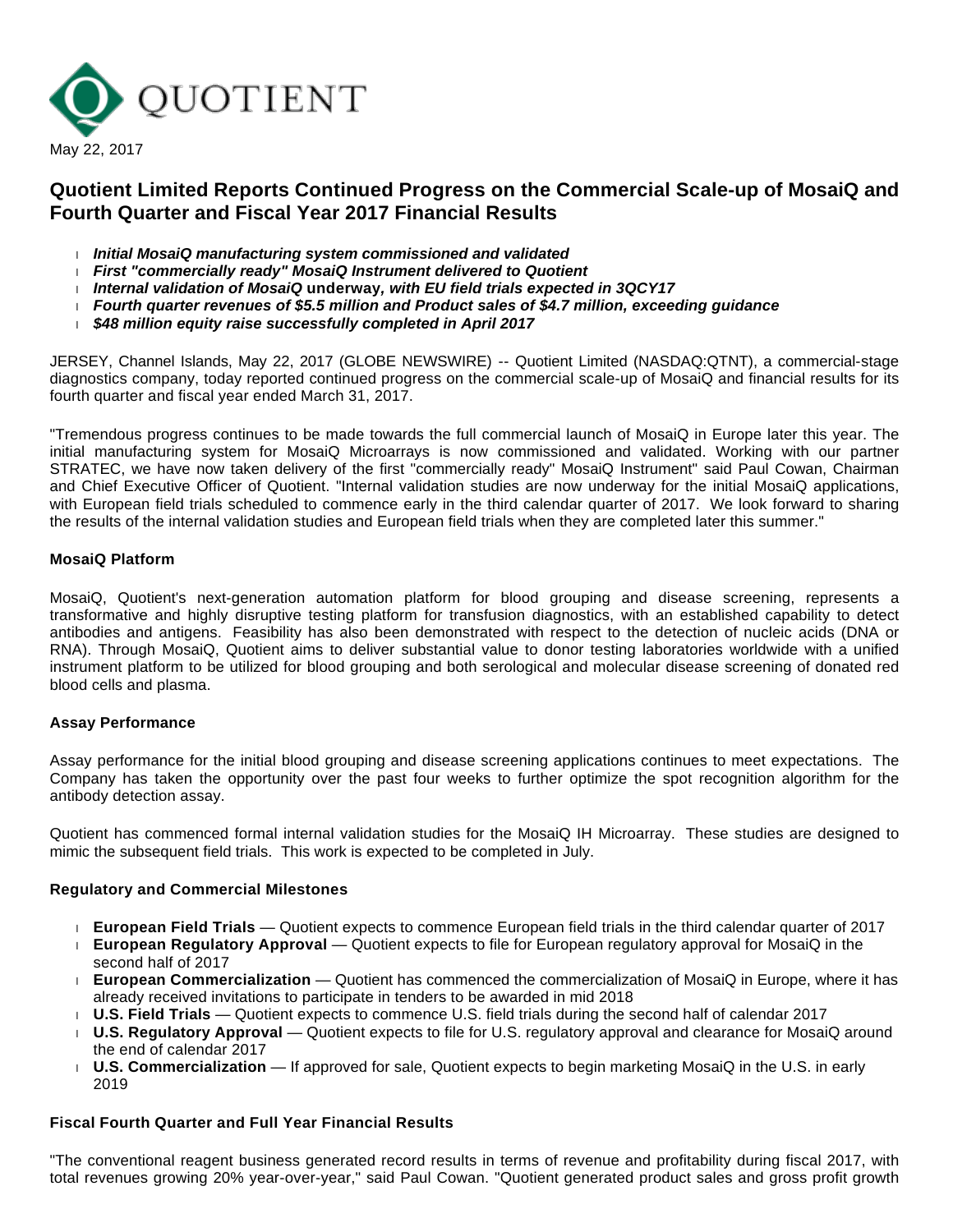of 12% and 11%, respectively, during fiscal 2017. We are targeting a continuation of solid growth and profitability for this business in the coming fiscal year."

Key revenue and profit results are summarized below (dollar amounts expressed in thousands):

|                                                   | <b>Quarter Ended</b><br>March 31, |    |                 |     | <b>Year Ended</b><br>March 31, |    |          |  |
|---------------------------------------------------|-----------------------------------|----|-----------------|-----|--------------------------------|----|----------|--|
|                                                   | 2017                              |    | 2016            |     | 2017                           |    | 2016     |  |
| Revenue:                                          |                                   |    |                 |     |                                |    |          |  |
| Product sales – OEM Customers                     | \$<br>3,356                       | \$ | 3,072           | \$. | 14,216                         | \$ | 12,165   |  |
| Product sales – direct customers and distributors | 1,370                             |    | 1,473           |     | 5,911                          |    | 5,857    |  |
| Other revenues                                    | 800                               |    | 500             |     | 2,100                          |    | 500      |  |
| <b>Total revenue</b>                              | 5,526                             | \$ | 5,045           |     | 22,227                         |    | 18,522   |  |
| Product sales from standing orders (%)            | 81%                               |    | 77 <sub>%</sub> |     | 76%                            |    | 75%      |  |
| <b>Gross profit</b>                               | \$<br>3.136                       | S  | 2,487           | S.  | 11,383                         | S  | 8,864    |  |
| Gross profit as a % of total revenue              | 56.8%                             |    | 49.3%           |     | 51.2%                          |    | 47.9%    |  |
| Gross margin on product sales (%)                 | 49.4%                             |    | 43.7%           |     | 46.1%                          |    | 46.4%    |  |
| <b>Operating (loss)</b>                           | \$(17,739)                        |    | \$(12, 845)     |     | \$(74,059)                     | S. | (49,088) |  |

Capital expenditures totaled \$20.2 million in fiscal 2017 ("FY17"), compared with \$29.0 million in fiscal 2016 ("FY16"), reflecting continued investment in the Eysins, Switzerland manufacturing facility and manufacturing equipment for MosaiQ consumables, along with expenditures related to the construction of a new conventional reagent manufacturing facility near Edinburgh, Scotland.

Quotient ended FY17 with \$20.8 million in cash and other short term investments, \$80.7 million of long-term debt and \$5.0 million in an offsetting long term cash reserve account. On April 10, 2017, Quotient completed an equity offering raising \$45.2 million, net of expenses.

### **Outlook for the Fiscal Year Ending March 31, 2018**

- Total revenue in the range of \$33 to \$34 million, including other revenue (product development fees) of approximately \$12 million. Forecast other revenue assumes the receipt of milestone payments contingent upon achievement of regulatory approval for certain products under development, including MosaiQ. The receipt of these milestone payments involves risks and uncertainties.
- Product sales of \$21 to \$22 million, compared with FY17 Product sales of \$20 million.
- Operating loss in the range of \$63 to \$68 million, including non-cash charges for depreciation, amortization and stock compensation totaling approximately \$15 million.
- Capital expenditures in the range of \$25-\$30 million.

Product sales in the first quarter of fiscal 2018 are expected to be within the range of \$5.7 to \$6.0 million, compared with \$5.7 million for the first quarter of FY17.

Quarterly product sales can fluctuate depending upon the shipment cycles for red blood cell based products, which account for approximately two-thirds of current product sales. These products typically experience 13 shipment cycles per year, equating to three shipments of each product per quarter, except for one quarter per year when four shipments occur. The timing of shipment of bulk antisera products to OEM customers may also move revenues from quarter to quarter. Some seasonality in demand is also experienced around holiday periods in both Europe and the United States. As a result of these factors, Quotient expects to continue to see seasonality and quarter-to-quarter variations in product sales. The timing of product development fees included in other revenues is mostly dependent upon the achievement of pre-negotiated project milestones.

The accompanying condensed consolidated financial statements have been prepared on a basis which assumes that Quotient will continue as a going concern. However, the Company has incurred net losses from operations in each year since it commenced operations in 2007 and had an accumulated deficit of \$193.3 million as of March 31, 2017. Although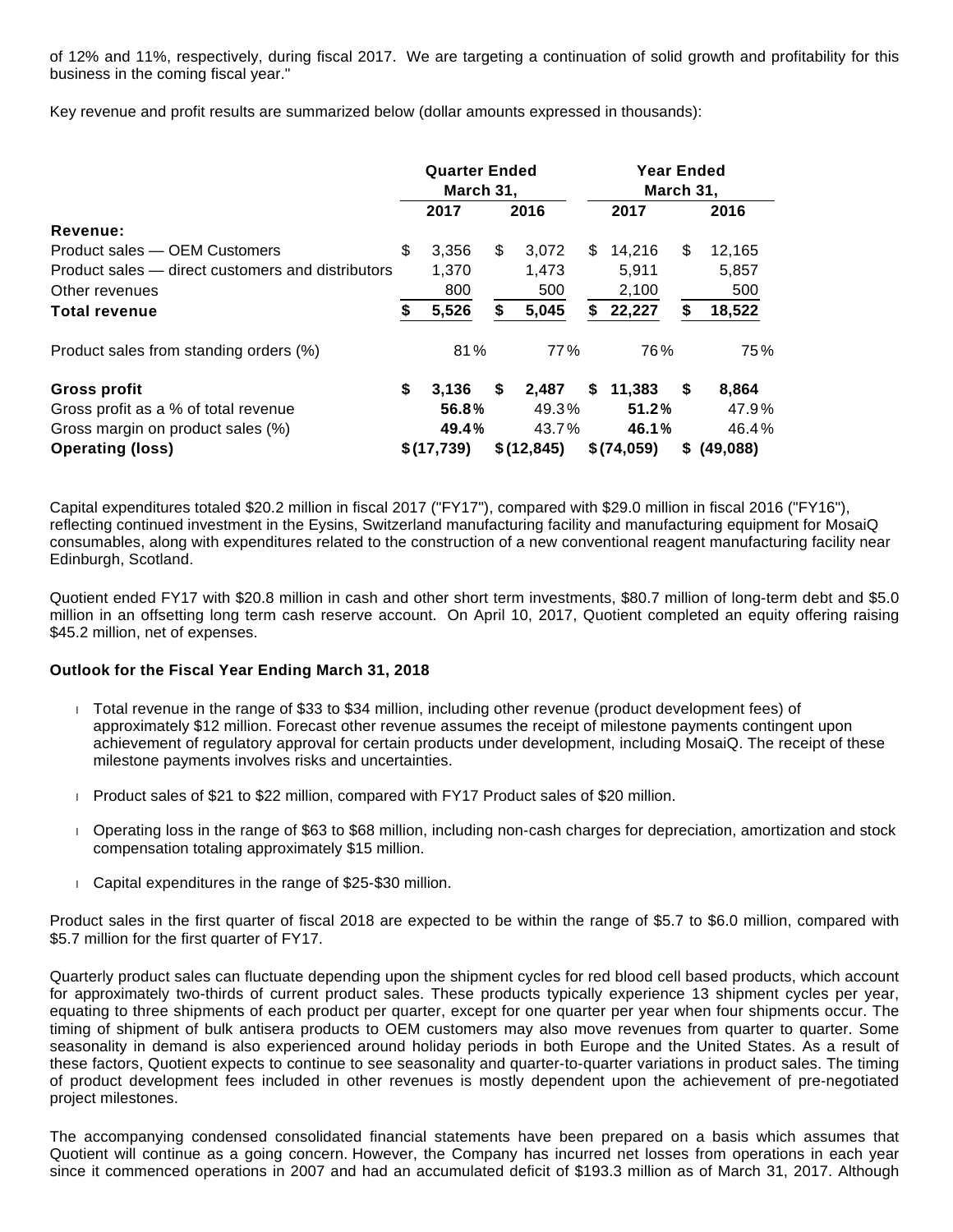Quotient's audit is not yet completed, the Company expects that its auditor's report will reference certain conditions concerning the Company's overall liquidity position that raise substantial doubt about its ability to continue as a going concern.

### **Conference Call**

Quotient will host a conference call on Tuesday, May 23 at 8:00 a.m. Eastern Time to discuss its fourth quarter FY17 and FY17 financial results. Participants may access the call by dialing 1-877-407-0784 in the U.S. or 1-201-689-8560 outside the U.S. The conference call will be webcast live on the Company's website at [www.quotientbd.com.](https://www.globenewswire.com/Tracker?data=4nufVGCc25v8VPKgTUaIE3YQPNGnU6R7YG-Y8tKHUig4fhrl99pnxV8QHBEN8VnVnryWaeoBtm8xqyes8Z8BIdUkxd3s0rIbetyDcYbUpRk=)

A replay of this conference call will be available through May 30 by dialing 1-844-512-2921 in the U.S. or 1-412-317-6671 outside the U.S. The replay access code is 13660555.

#### **About Quotient Limited**

Quotient is a commercial-stage diagnostics company committed to reducing healthcare costs and improving patient care through the provision of innovative tests within established markets. With an initial focus on blood grouping and serological disease screening, Quotient is developing its proprietary MosaiQ technology platform to offer a breadth of tests that is unmatched by existing commercially available transfusion diagnostic instrument platforms. The Company's operations are based in Edinburgh, Scotland; Eysins, Switzerland and Newtown, Pennsylvania.

#### **Forward-Looking Statements**

This news release contains forward-looking statements within the meaning of Section 27A of the Securities Act of 1933 and Section 21E of the Securities Exchange Act of 1934 and the Private Securities Litigation Reform Act of 1995. These forwardlooking statements may include statements regarding our expectations of continued growth, the development, regulatory approval, commercialization and impact of MosaiQ and other new products, current estimates of first quarter and full year fiscal 2018 operating results and capital expenditures and expectations regarding our future funding sources. Such statements are based on current assumptions that involve risks and uncertainties that could cause actual outcomes and results to differ materially. These risks and uncertainties, many of which are beyond our control, include delays or denials of regulatory approvals or clearances for products or applications; market acceptance of our products; the impact of competition; the impact of facility expansions and expanded product development, clinical, sales and marketing activities on operating expenses; delays or other unforeseen problems with respect to manufacturing, product development or field trial studies; adverse results in connection with any ongoing or future legal proceeding; continued or worsening adverse conditions in the general domestic and global economic markets; as well as the other risks set forth in the Company's filings with the Securities and Exchange Commission. Investors are cautioned not to place undue reliance on these forwardlooking statements, which speak only as of the date hereof. Quotient disclaims any obligation to update these forwardlooking statements.

The Quotient logo and MosaiQ are registered trademarks or trademarks of Quotient Limited and its subsidiaries in various jurisdictions.

### **Quotient Limited Condensed Consolidated Statements Of Comprehensive Loss (in thousands, except share and per share amounts) (unaudited)**

|                                    | <b>Quarter Ended</b><br>March 31, |            |  | <b>Year Ended</b><br>March 31, |        |  |
|------------------------------------|-----------------------------------|------------|--|--------------------------------|--------|--|
|                                    | 2017                              | 2016       |  | 2017                           | 2016   |  |
| Revenue:                           |                                   |            |  |                                |        |  |
| Product sales                      | \$<br>$4,726$ \$                  | $4,545$ \$ |  | 20,127 \$                      | 18,022 |  |
| Other revenues                     | 800                               | 500        |  | 2,100                          | 500    |  |
| <b>Total revenue</b>               | 5,526                             | 5.045      |  | 22.227                         | 18,522 |  |
| Cost of revenue                    | 2,390                             | 2,558      |  | 10,844                         | 9,658  |  |
| <b>Gross profit</b>                | 3,136                             | 2.487      |  | 11,383                         | 8,864  |  |
| <b>Operating expenses:</b>         |                                   |            |  |                                |        |  |
| Sales and marketing                | 1,294                             | 723        |  | 5,660                          | 3,073  |  |
| Research and development, net      | 13,585                            | 6.659      |  | 57.064                         | 28,781 |  |
| General and administrative expense | 5,996                             | 7,950      |  | 22.718                         | 26,098 |  |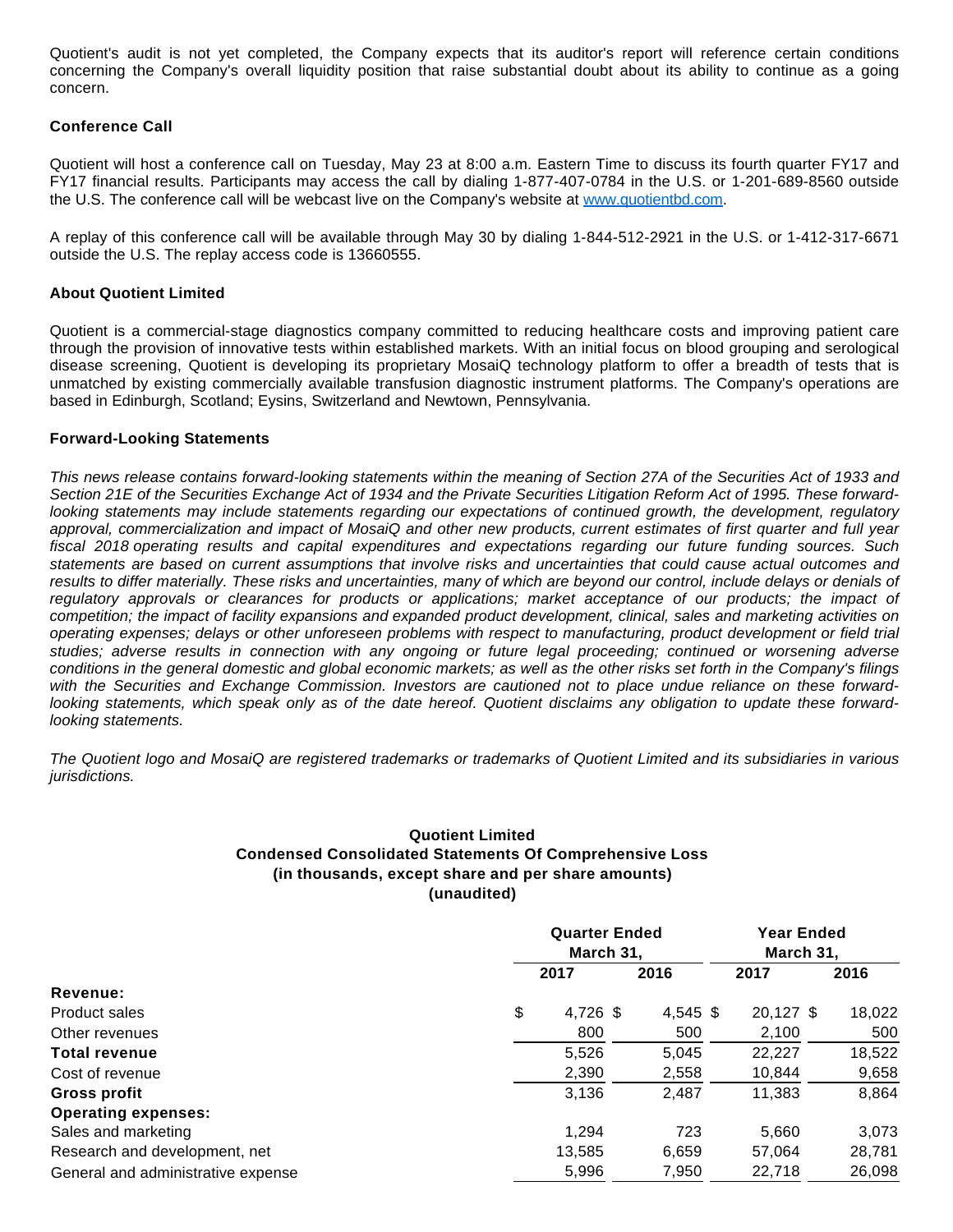| <b>Total operating expense</b>                                     |    | 20,875          |      | 15,332         |     | 85,442         | 57,952     |
|--------------------------------------------------------------------|----|-----------------|------|----------------|-----|----------------|------------|
| <b>Operating loss</b>                                              |    | (17, 739)       |      | (12, 845)      |     | (74, 059)      | (49,088)   |
| Other income (expense)                                             |    |                 |      |                |     |                |            |
| Interest expense, net                                              |    | (3,351)         |      | (1, 159)       |     | (9,903)        | (4, 151)   |
| Change in financial liability for share warrants                   |    |                 |      |                |     |                | 15,857     |
| Other, net                                                         |    | 781             |      | 4,491          |     | (1, 107)       | 3,504      |
| Other income (expense), net                                        |    | (2,570)         |      | 3,332          |     | (11, 010)      | 15,210     |
| Loss before income taxes                                           |    | (20, 309)       |      | (9, 513)       |     | (85,069)       | (33, 878)  |
| Provision for income taxes                                         |    |                 |      |                |     |                |            |
| <b>Net loss</b>                                                    |    | $(20, 309)$ \$  |      | $(9,513)$ \$   |     | $(85,069)$ \$  | (33, 878)  |
| Other comprehensive income (loss):                                 |    |                 |      |                |     |                |            |
| Change in fair value of effective portion of foreign currency cash |    |                 |      |                |     |                |            |
| flow hedges                                                        | S  | 247 \$          |      | $(111)$ \$     |     | $(63)$ \$      | 9          |
| Unrealized gain on short-term investments                          | \$ | 19 <sup>°</sup> |      |                | -\$ | 19             |            |
| Foreign currency gain (loss)                                       |    | 111             |      | (2,731)        |     | (6, 215)       | (3,028)    |
| Provision for pension benefit obligation                           |    | (539)           |      | (2,755)        |     | (410)          | (4,502)    |
| Other comprehensive loss, net                                      |    | (162)           |      | (5, 597)       |     | (6,669)        | (7,521)    |
| <b>Comprehensive loss</b>                                          |    | (20,471)        | - \$ | $(15, 110)$ \$ |     | $(91, 738)$ \$ | (41, 399)  |
| Net loss available to ordinary shareholders - basic and diluted    | S  | $(20, 309)$ \$  |      | $(9,513)$ \$   |     | $(85,069)$ \$  | (33, 878)  |
| Loss per share - basic and diluted                                 | \$ | $(0.69)$ \$     |      | $(0.41)$ \$    |     | $(3.02)$ \$    | (1.73)     |
| Weighted-average shares outstanding - basic and diluted            |    | 29,540,220      |      | 23,406,473     |     | 28,145,472     | 19,558,152 |

# **Quotient Limited Condensed Consolidated Balance Sheets (In Thousands) (Unaudited)**

|                                                       | March 31, March 31,<br>2017 |  | 2016               |
|-------------------------------------------------------|-----------------------------|--|--------------------|
| <b>ASSETS</b>                                         |                             |  |                    |
| <b>Current assets:</b>                                |                             |  |                    |
| Cash and cash equivalents                             | \$<br>4,754 $$$             |  | 44,100             |
| Short-term investments                                | 16,057                      |  |                    |
| Trade accounts receivable, net                        | 2,556                       |  | 2,269              |
| Inventories                                           | 13,636                      |  | 12,584             |
| Prepaid expenses and other current assets             | 3,629                       |  | 2,780              |
| <b>Total current assets</b>                           | 40,632                      |  | 61,733             |
| Cash reserve account                                  | 5,040                       |  |                    |
| Property and equipment, net                           | 63,530                      |  | 57,115             |
| Intangible assets, net                                | 769                         |  | 902                |
| <b>Total assets</b>                                   | \$                          |  | 109,971 \$ 119,750 |
| <b>LIABILITIES AND SHAREHOLDERS' EQUITY (DEFICIT)</b> |                             |  |                    |
| <b>Current liabilities:</b>                           |                             |  |                    |
| Accounts payable                                      | \$<br>10,782 \$             |  | 7,286              |
| Accrued compensation and benefits                     | 3,641                       |  | 3,294              |
| Accrued expenses and other current liabilities        | 13,509                      |  | 9,180              |
| Current portion of long-term debt                     |                             |  | 1,000              |
| Current portion of lease incentive                    | 422                         |  | 439                |
| Capital lease obligation                              | 1,374                       |  | 152                |
| <b>Total current liabilities</b>                      | 29,728                      |  | 21,351             |
| Long-term debt                                        | 80,704                      |  | 27,910             |
| Lease incentive, less current portion                 | 844                         |  | 1,316              |
| Capital lease obligation, less current portion        | 174                         |  | 1,723              |
| Defined benefit pension plan obligation               | 5,337                       |  | 4,502              |
| 7% Cumulative redeemable preference shares            | 17,275                      |  | 16,225             |